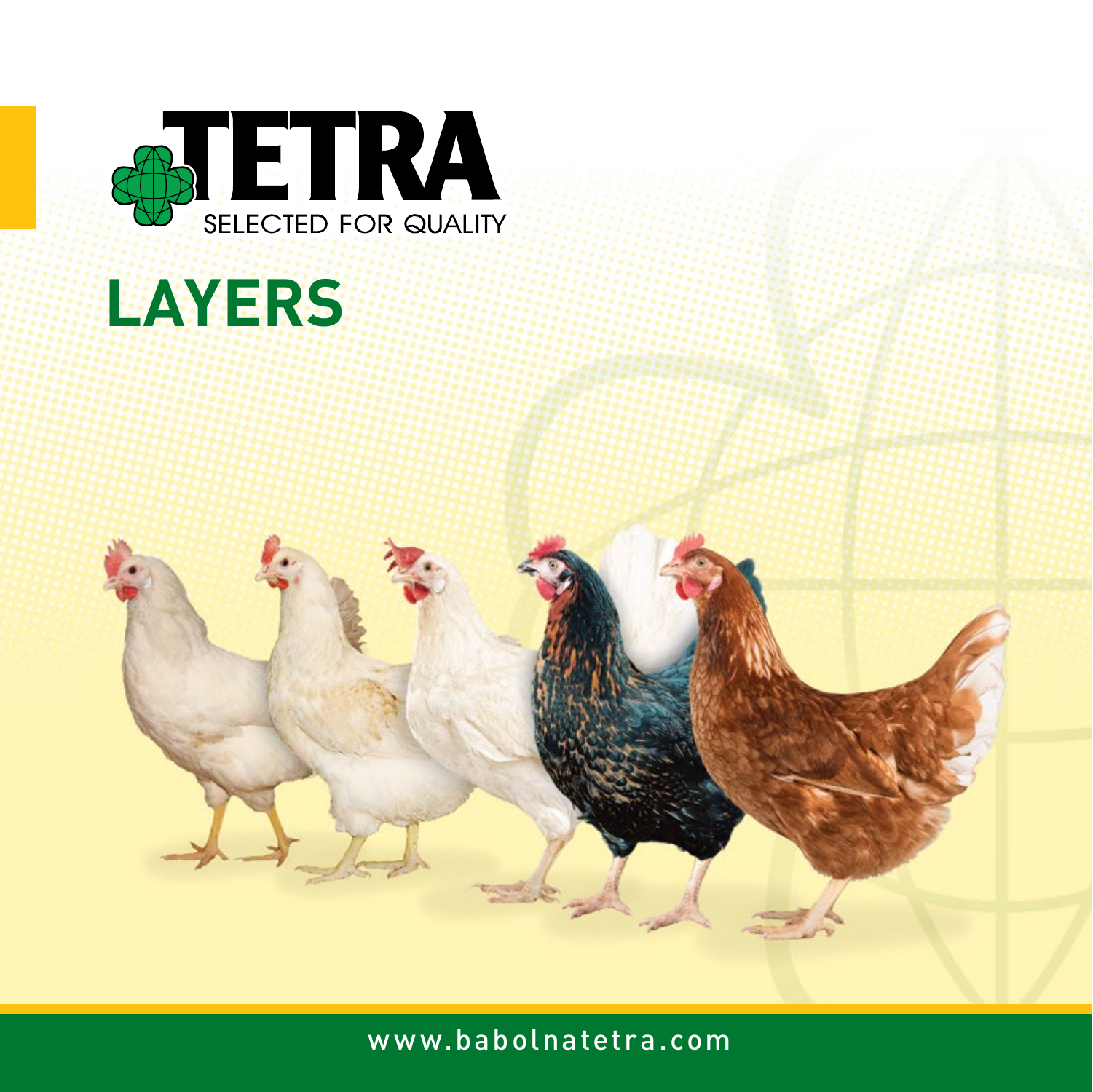

## **TETRA-SL LL**

Our mainstream brown egg layer, selected for longer laying cycle.



### Performance Data

| Livability                    |                   |
|-------------------------------|-------------------|
| 0-17 weeks of age             | 97-98%            |
| 18-90 weeks of age            | 93-95%            |
| <b>Feed consumption</b>       |                   |
| 0-17 weeks of age             | $5.7 - 6.0$ kg    |
| 18-90 weeks of age (average)  | 108-112 g/day     |
| <b>Bodyweight</b>             |                   |
| At 17 weeks of age            | $1.41$ kg         |
| At 90 weeks of age            | $1.9 - 2.0$ kg    |
| Maturity                      |                   |
| Age at 50% production         | 140-144 day       |
| Age at 90% production         | 161-163 day       |
| Egg production per hen housed |                   |
| Until 72 weeks of age         | 318-322           |
| Until 80 weeks of age         | 360-365           |
| Until 90 weeks of age         | 408-412           |
| Egg mass                      |                   |
| Until 72 weeks of age         | $20.2$ kg         |
| Until 80 weeks of age         | 23.0 kg           |
| Until 90 weeks of age         | 26.3 kg           |
| Egg weight (weekly average)   |                   |
| In 32 weeks of age            | 61.9 <sub>g</sub> |
| In 52 weeks of age            | 65.0q             |
| In 80 weeks of age            | 67.2q             |
| In 90 weeks of age            | 67.5q             |
| Average egg weight            | 64.1 g            |
| Shell strength                | >35N              |
| <b>Shell colour</b>           | <b>Brown</b>      |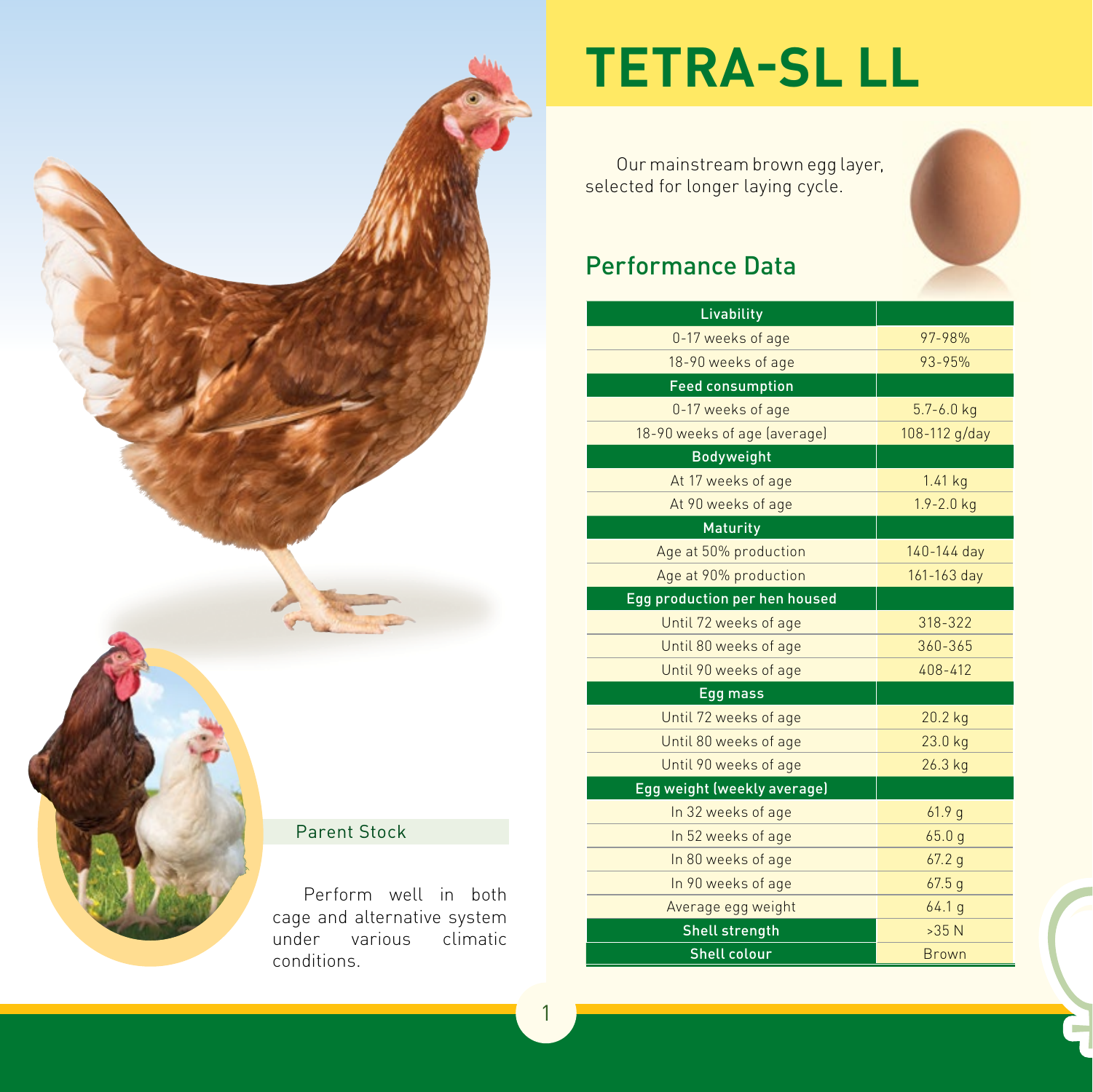

## **HARCO**

Black feathered, brown egg layer is a popular choice for free range systems and originates from the USA.



### Performance Data

| <b>Livability</b>             |                |
|-------------------------------|----------------|
| 0-17 weeks of age             | 97-98%         |
| 18-80 weeks of age            | 93-95%         |
| <b>Feed consumption</b>       |                |
| 0-17 weeks of age             | $5.8 - 6.0$ kg |
| 18-80 weeks of age (average)  | 118-123 g/day  |
| <b>Bodyweight</b>             |                |
| At 17 weeks of age            | 1.45-1.50 kg   |
| At 90 weeks of age            | $2.1 - 2.2$ kg |
| <b>Maturity</b>               |                |
| Age at 50% production         | 149-151 day    |
| Age at 90% production         | 164-166 day    |
| Egg production per hen housed |                |
| Until 72 weeks of age         | 305-308        |
| Until 80 weeks of age         | 343-348        |
|                               |                |
| Egg mass                      |                |
| Until 72 weeks of age         | 18.8 kg        |
| Until 80 weeks of age         | 21.3 kg        |
|                               |                |
| Egg weight (weekly average)   |                |
| In 32 weeks of age            | 60.9 g         |
| In 52 weeks of age            | 65.3q          |
| In 80 weeks of age            | 67.1q          |
|                               |                |
| Average egg weight            | 63.5g          |
| Shell strength                | $>34$ N        |
| <b>Shell colour</b>           | <b>Brown</b>   |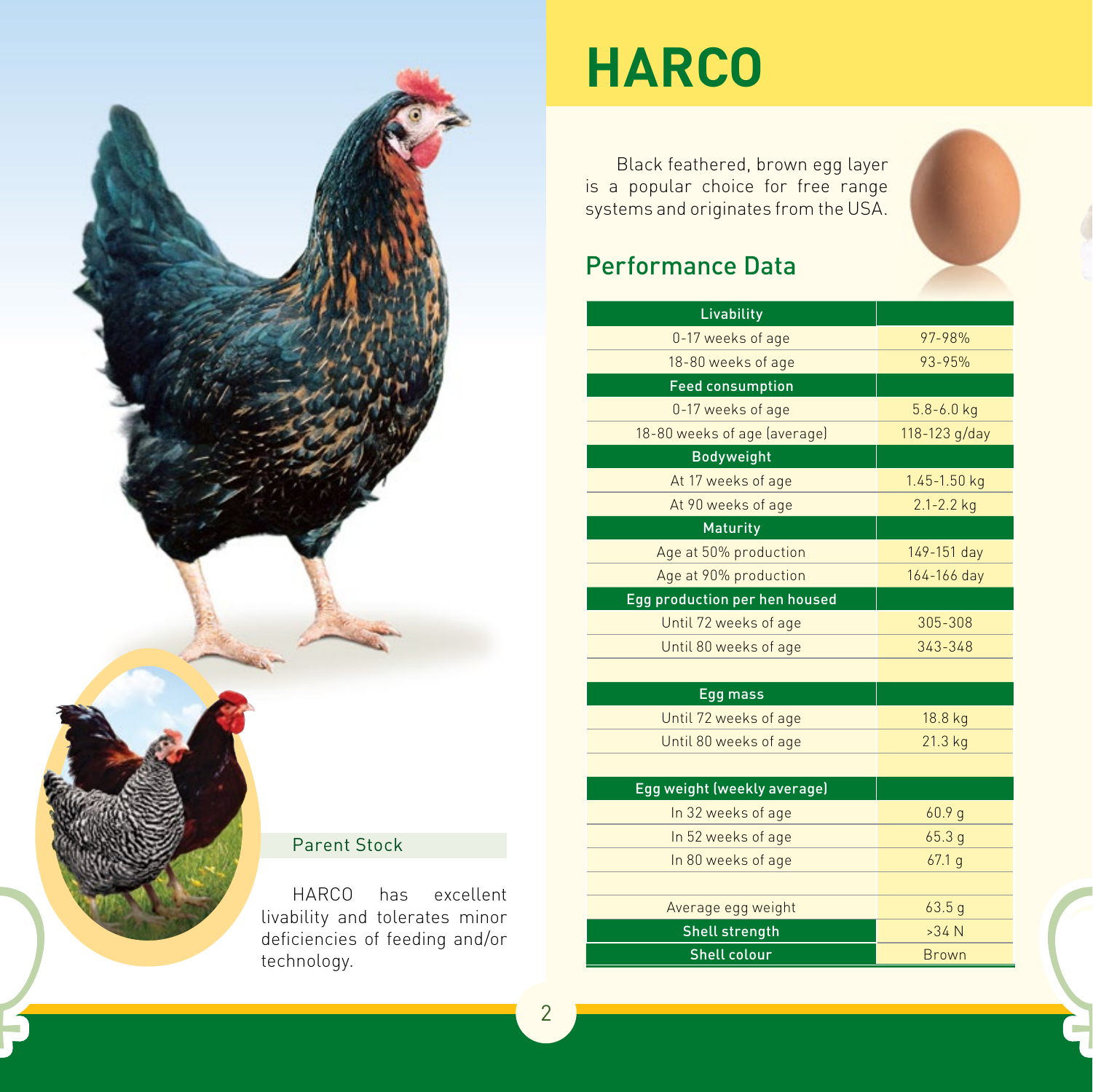## **TETRA L SUPERB**

Efficient white egg producer for cage and cage free systems. She has slightly heavier bodyweight than Leghorns and better persistency.



| <b>Livability</b>             |                   |
|-------------------------------|-------------------|
| 0-17 weeks of age             | 97-98%            |
| 18-90 weeks of age            | 92-93%            |
| <b>Feed consumption</b>       |                   |
| 0-17 weeks of age             | 5.45-5.85 kg      |
| 18-90 weeks of age (average)  | 105-110 g/day     |
| <b>Bodyweight</b>             |                   |
| At 17 weeks of age            | $1.2 - 1.30$ kg   |
| At 90 weeks of age            | 1.70-1.85 kg      |
| Maturity                      |                   |
| Age at 50% production         | 140-145 day       |
| Age at 90% production         | $161 - 163$ day   |
| Egg production per hen housed |                   |
| Until 72 weeks of age         | $319 - 323$       |
| Until 80 weeks of age         | 360-365           |
| Until 90 weeks of age         | 407-413           |
| Egg mass                      |                   |
| Until 72 weeks of age         | 19.9 kg           |
| Until 80 weeks of age         | 22.7 kg           |
| Until 90 weeks of age         | 25.8 kg           |
| Egg weight (weekly average)   |                   |
| In 32 weeks of age            | 60.6q             |
| In 52 weeks of age            | 64.4g             |
| In 80 weeks of age            | 66.3q             |
| In 90 weeks of age            | 66.8q             |
| Average egg weight            | 63.0 <sub>g</sub> |
| Shell strength                | $>38$ N           |
| <b>Shell colour</b>           | White             |

#### Parent Stock

She lays more than 400 good quality eggs until 90 weeks of age with strong egg shell.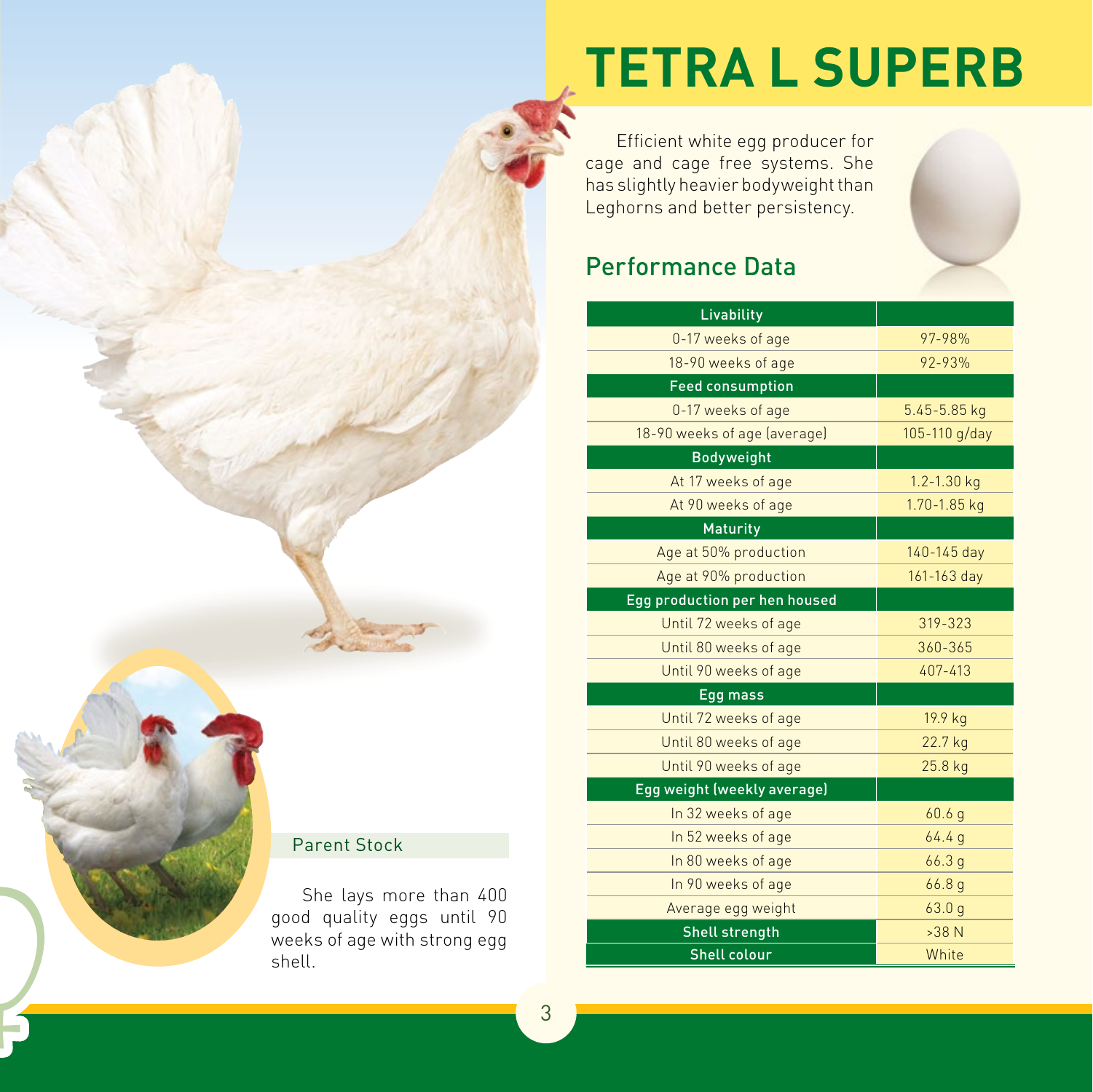



#### Parent Stock

This cream color is very popular in many parts of the world. TINT is a white-feathered bird, and it is suitable for industrial or cage free egg production systems, characterized by high number of eggs, super egg shell strength and low feed intake.

### **TINT**

Developed for the production of cream-colored eggs.



### Performance Data

| <b>Livability</b>             |                  |
|-------------------------------|------------------|
| 0-17 weeks of age             | 97-98%           |
| 18-90 weeks of age            | $93 - 94%$       |
| <b>Feed consumption</b>       |                  |
| 0-17 weeks of age             | $5.8 - 6.0$ kg   |
| 18-90 weeks of age (average)  | 105-110 g/day    |
| <b>Bodyweight</b>             |                  |
| At 17 weeks of age            | $1.15 - 1.30$ kg |
| At 90 weeks of age            | $1.70 - 1.85$ kg |
| Maturity                      |                  |
| Age at 50% production         | 140-145 day      |
| Age at 90% production         | 161-163 day      |
| Egg production per hen housed |                  |
| Until 72 weeks of age         | 318-322          |
| Until 80 weeks of age         | 359-363          |
| Until 90 weeks of age         | 408-412          |
| Egg mass                      |                  |
| Until 72 weeks of age         | 20.0 kg          |
| Until 80 weeks of age         | 22.8 kg          |
| Until 90 weeks of age         | $26.0$ kg        |
| Egg weight (weekly average)   |                  |
| In 32 weeks of age            | 60.7 g           |
| In 52 weeks of age            | 65.0q            |
| In 80 weeks of age            | 67.2q            |
| In 90 weeks of age            | 67.5q            |
| Average egg weight            | 63.3q            |
| Shell strength                | $>37$ N          |
| <b>Shell colour</b>           | <b>Tinted</b>    |